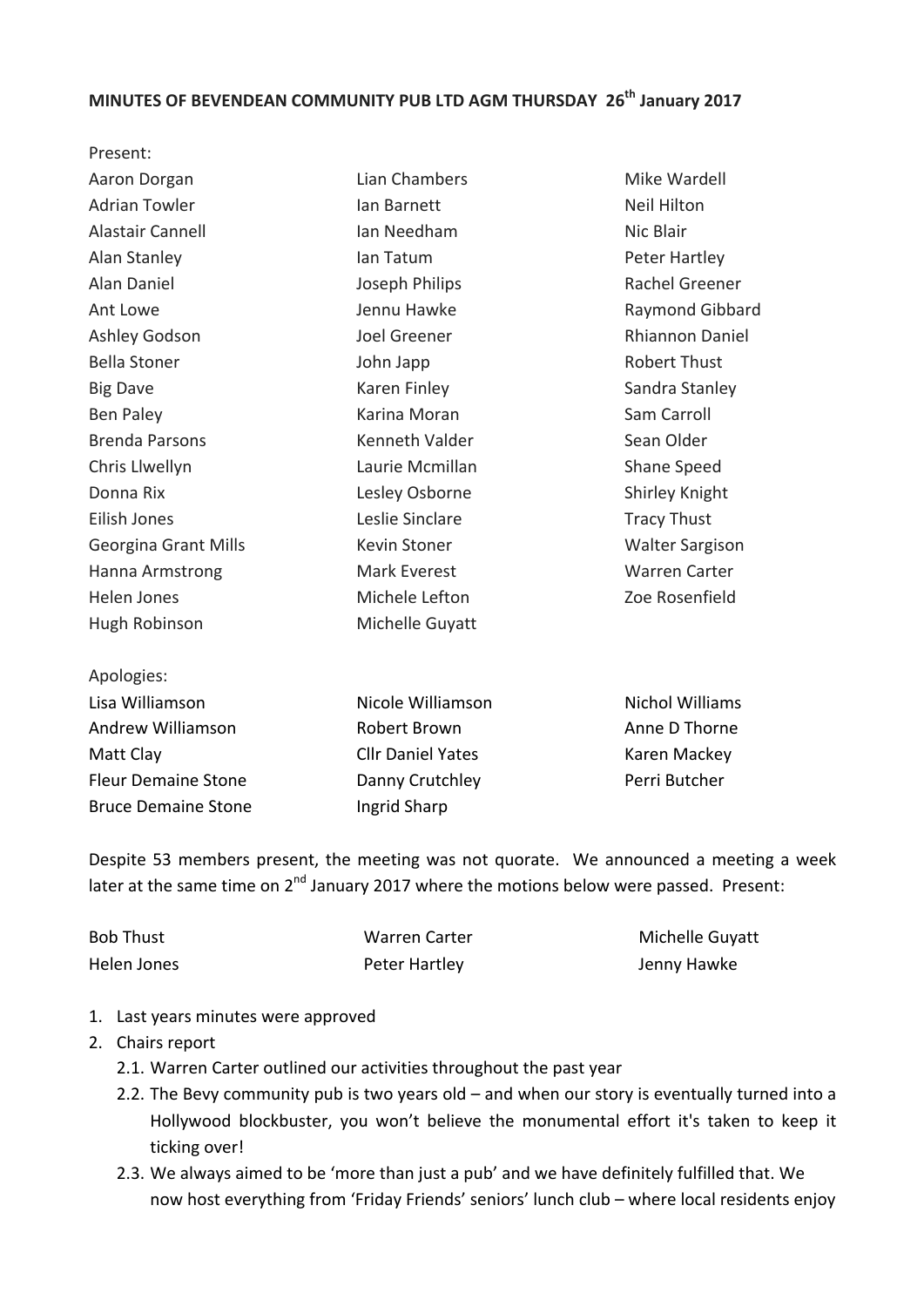lunch, bingo and a chance to get out and socialise – to the Bevy choir, Bevendean parkrun (now there's a New Year's resolution), Spiral disability, and men and women's darts teams. We built a training kitchen where we've been teaching youngsters to cook and have grown fruit and veg in our edible pub garden. In fact, 70 different groups used the Bevy over the last year including Christmas Carols by the United Churches of Moulsecoomb, tenants' associations, scouts and art and craft groups. 'Little Green Pig' delivered storytelling workshops to Moulsecoomb Primary pupils. We've hosted Health Checks and massage and had garden shows and parties for all age groups from the kids Halloween to a Birthday Party for The Queen. We've hosted the energy advice café and Brains at The Bevy. This is why we can say The Bevy is so much more than just a pub!

- 2.4. Places like the Bevy are becoming even more important as councils stop funding anything that isn't a statutory requirement. You know that every penny you spend helps keep us running and investing back into the local community. So why not pop in for a pint or a coffee or hire us for a celebration.
- 2.5. The Bevy won the prestigious Brighton and Hove 'Best Business in the Community' award and made it to the finals of the Great British Pubs as one of the best community pubs in the UK. The Bevy featured on the One Show programme with Suggs from Madness pulling the pints and the show pulled no punches about the decline of the Great British Pub.
- 2.6. Despite raising over £200,000 to re-open The Bevy we never had enough money to do all the things we promised. Thankfully a grant of £175,000 from Power to Change has changed all that. We now have our own wheelchair accessible Bevy Bus that picks up residents for the Friday Friends lunch club, brings our sponsored rugby team back to the Bevy after games and takes Albion fans to every home league game.
- 2.7. The outside space has been transformed with fencing that keeps children safe, lighting, hundreds of bulbs planted and a mini apple orchard of Sussex fruit trees planted at the back of the pub. We have a training kitchen and employ someone to run events from there and have a marketing budget. We also received money from Pub is the Hub to finally get a hanging, swinging, well-lit pub sign up!
- 2.8. It has always been hard to make the Bevy a sustainable business, but as well as the grant funding we have started to make real progress and are on track to break-even on the trading business for the first time at the end of the year. There is still lots to do, but not bad for a new community business in only its second year.
- 2.9. The Mayor of Brighton, Pete West said, "In my view The Bevy is probably the best thing going on in Brighton right now. Much more than a pub, this cooperative project is a hub for local services and has rapidly become the heart of community life."
- 3. Finance report and accounts. Three years' worth of accounts were presented by Bob Thust.
	- 3.1. The members thanked Bob, previous Bevy manager Danny Crutchley and our account Gail Bainbridge for the work they have put in to get accounts up to date.
	- 3.2. Accounts were agreed.
	- 3.3. It was also agreed by members that under Rule  $6.2$  of the society's rules, the society would not require next year's accounts to be audited and did not appoint an auditor, subject to the requirements of the Act.